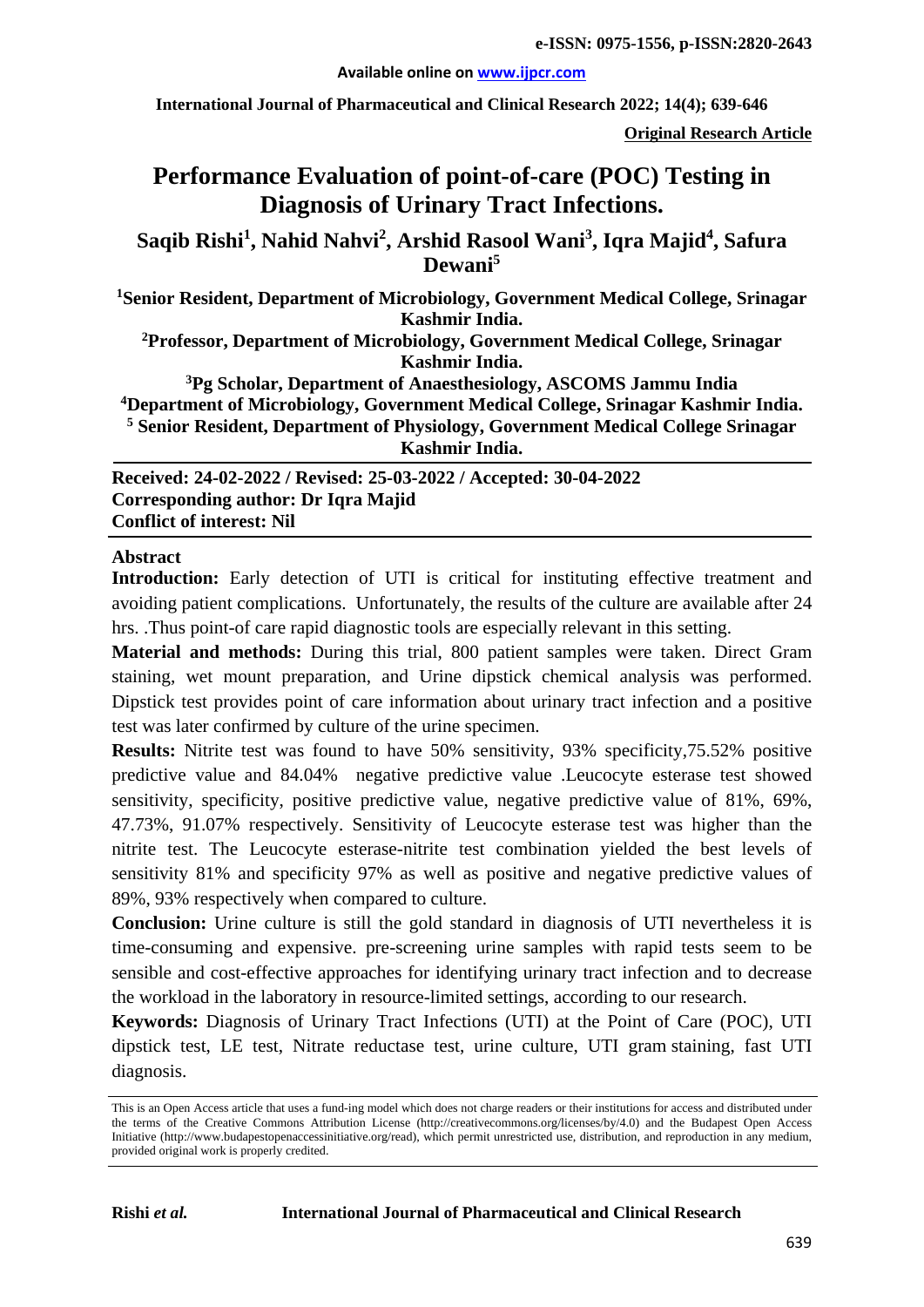## **Introduction**

Detection and treatment of urinary tract infections as soon as they are discovered are the first steps in preventing urosepsis (UTIs). A bacterial urinary tract infection (UTI) can affect patients of any gender. When it comes to UTIs, women are more likely to have them than males, and the frequency varies with age and gender. Only 2% of one-year-old male and female children have a urinary tract infection (UTI). The incidence of urinary tract infections (UTIs) in males remains low until they reach the age of 60. Women are more likely to develop bacteriuria as they get older, with a prevalence of 10% to 20 % [1]. Symptomatic urinary tract infections (UTIs) affect up to 60% of the female population at some point in their lives [2], and 3% of women are likely to encounter more than one UTI every year [3]. Urinary tract infections (UTIs) may be difficult to diagnose clinically since their symptoms are non-specific. To rule out a urinary tract infection, a urine sample analysis is preformed. [4] .Upper respiratory tract illness and Urinary tract infection (UTI) are by far the most frequent bacterial disease. [5,6] Urinary tract infections (UTIs) are estimated to cause over half of all nosocomial infections associated with urinary catheters, [7], and these diseases have a significant morbidity, economic cost, and research expenditure.UTIs that are more difficult to diagnose might benefit from screening tests in addition to traditional culture methods [8.9] . Detection of UTIs is essential to initiate early treatment, as delay can lead to significant morbidity.

Granulocytes, the majority of which are neutrophils, generate the enzyme leukocyte esterase (LE).It is possible to detect LE activity in urine using a strip saturated with buffered indoxyl carboxylic acid ester and a diazonium salt. It is a good indication of pyuria since it can detect both lysed and intact granulocytes in the bloodstream. Squamous epithelial cells may cause false positive findings, as can preservatives and detergents, as well as excessive amounts of ascorbic acid or albumin in the urine  $(>300$ mg/dl $)$  [10,11]. When dietary nitrates in the urine are converted to nitrites by nitrate-reducing bacteria, a nitrite test becomes positive [12,13,14]. It is possible for a nitrite test to produce false positive results as a result of delays in transit that allow bacteria that reduce nitrites to grow excessively or as a result of drug interference, also nitrite tests can produce false negative results if the infecting organism does not reduce nitrates (e.g. Enterococcus spp.) [11] The leukocyte esterase and nitrite tests are equivocal when it comes to identifying a urinary tract infection. [2]. Urine dipstick test can confirm the diagnosis of uncomplicated cystitis in a patient with a reasonably high pretest probability. [3]

Urinary tract infection (UTI) diagnosis might be difficult in certain situations. There is a 24-hour delay before the patient's culture results are available. Urinary tract infections (UTI) can be diagnosed and treated more effectively if a point-of-care diagnostic tool for bacteriuria could be developed. In terms of quick testing, dipsticks are the most popular. Leukocyte esterase and nitrite are two typical analytes evaluated in a typical dipsticks test. One of the benefits of dipstick tests is that they are fast and simple to conduct and provide an instant results [5] .The present study was conducted to find out the sensitivity and specificity of the rapid dipstick tests in both hospital and community acquired urinary tract infections (UTIs).

# **Material and methods:**

The Government Medical College Srinagar's Department of Microbiology did this 1 year cross-sectional investigation. During the trial, 800 participants were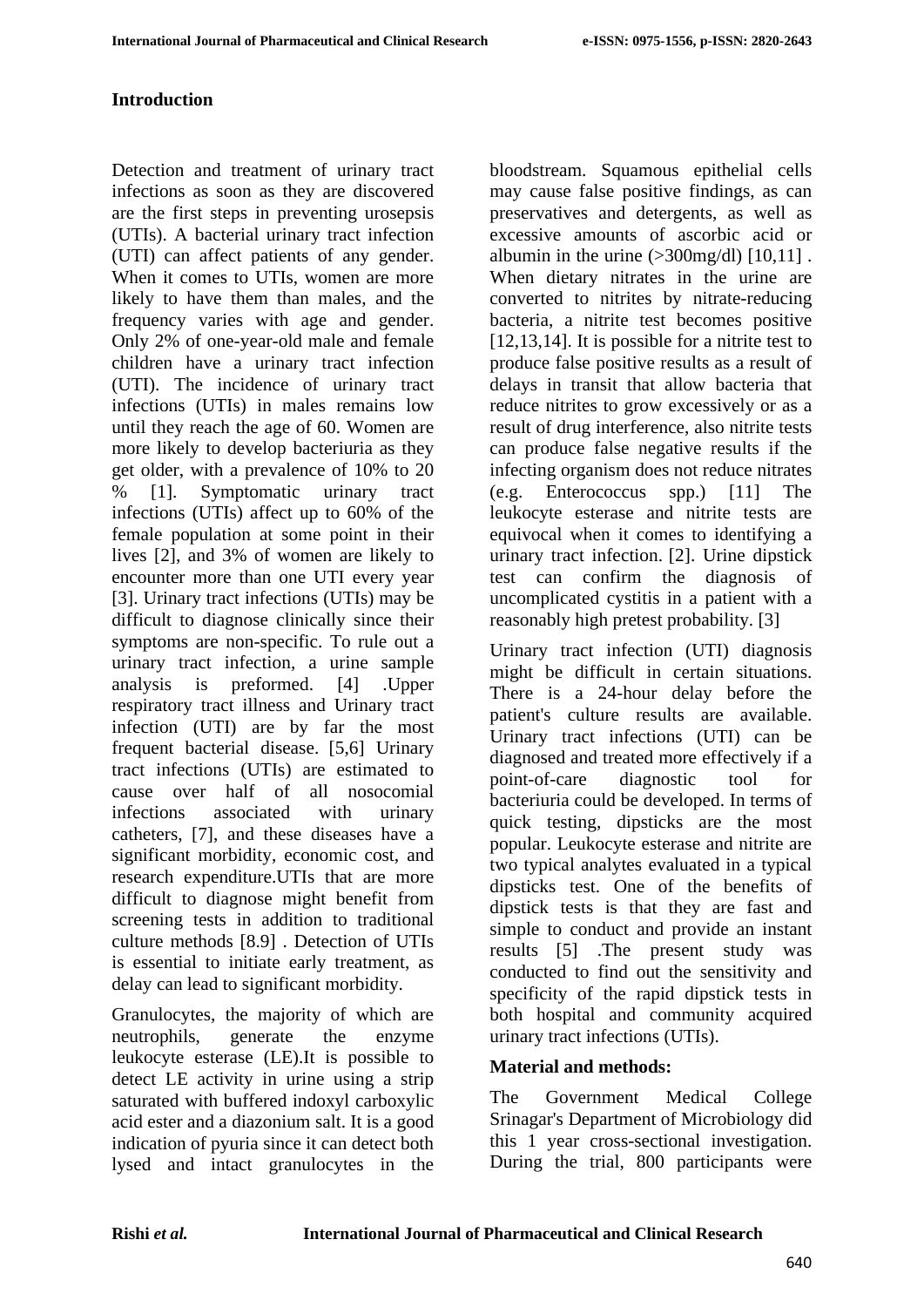enrolled. For the urine culture and sensitivity test, random samples were taken from the urine specimens collected at the laboratory. Patients above the age of 2 years with suspected urinary tract infection (both from community (OPD) as well as (IPD) hospitalized), catheterized patients, patients who had undergone surgical instrumentation and patients on antibiotics were included in this study. Suprapubic aspiration, percutaneous nephrostomy (PCN), Cystoscopy, and Ileal conduit samples were not included in this investigation. Patients were advised to collect the midstream clean catch urine. For indwelling catheter standard procedure for collection of sample was followed while maintaining the integrity of closed drainage system .Urine was transported to the laboratory as soon as possible. It was cultured as early as possible after collection, preferably within 2 hours. In case of delay, it was refrigerated up to a

maximum of 24 hours before plating. If delay was expected to be for more than 24 hours then transport media were used. Direct Gram staining was preformed following the standard operating procedure of our laboratory. After gram staining plating of culture plates was done, the specimen tubes were returned to the refrigerator, where they were kept between 2 and 8°C until the final report was completed. After that, the smear was investigated under oil immersion field (1000x). At least one or five bacteria per oil immersion field (OIF) suggest significant bacteriuria. Due to the rapid degradation of leukocytes in old urine, the Gram stain could not be relied upon to identify PMNs. By Wet mount preparation microscopy the presence of pyuria was verified in all specimens. More than five pus cells per high-power field (hpf) was considered as pyuria.



Plate 2: Showing Urine dipstick chemical analysis

**Urine dipstick chemical analysis:** This test provides point-of-care information about urinary tract infection; a positive test was confirmed by culture of the urine specimen. Urinalysis reagent strips (Rapid Diagnostic Pvt Ltd.) were used for screening of the urine samples. The reagent strips were allowed to reach the room temperature before testing. After the strip was removed from the canister it was used immediately by completely immersing the strip in the labeled tube containing urine sample. After taking the strip out of urine sample it was kept on

adsorbent paper and Reagent regions were checked against the canister label color blocks at predetermined intervals. Following the manufacturer's instructions, the data were examined and analyzed. (Plate: 2)The two most important tests from infection point of view in the dipstick are leukocyte esterase test (LE) and nitrate reductase test or Greiss test (NR).Granulocytes, the majority of which are neutrophils; generate the enzyme leukocyte esterase (LE). Leukocyte esterase activity in urine may be identified using this reagent strip, which is covered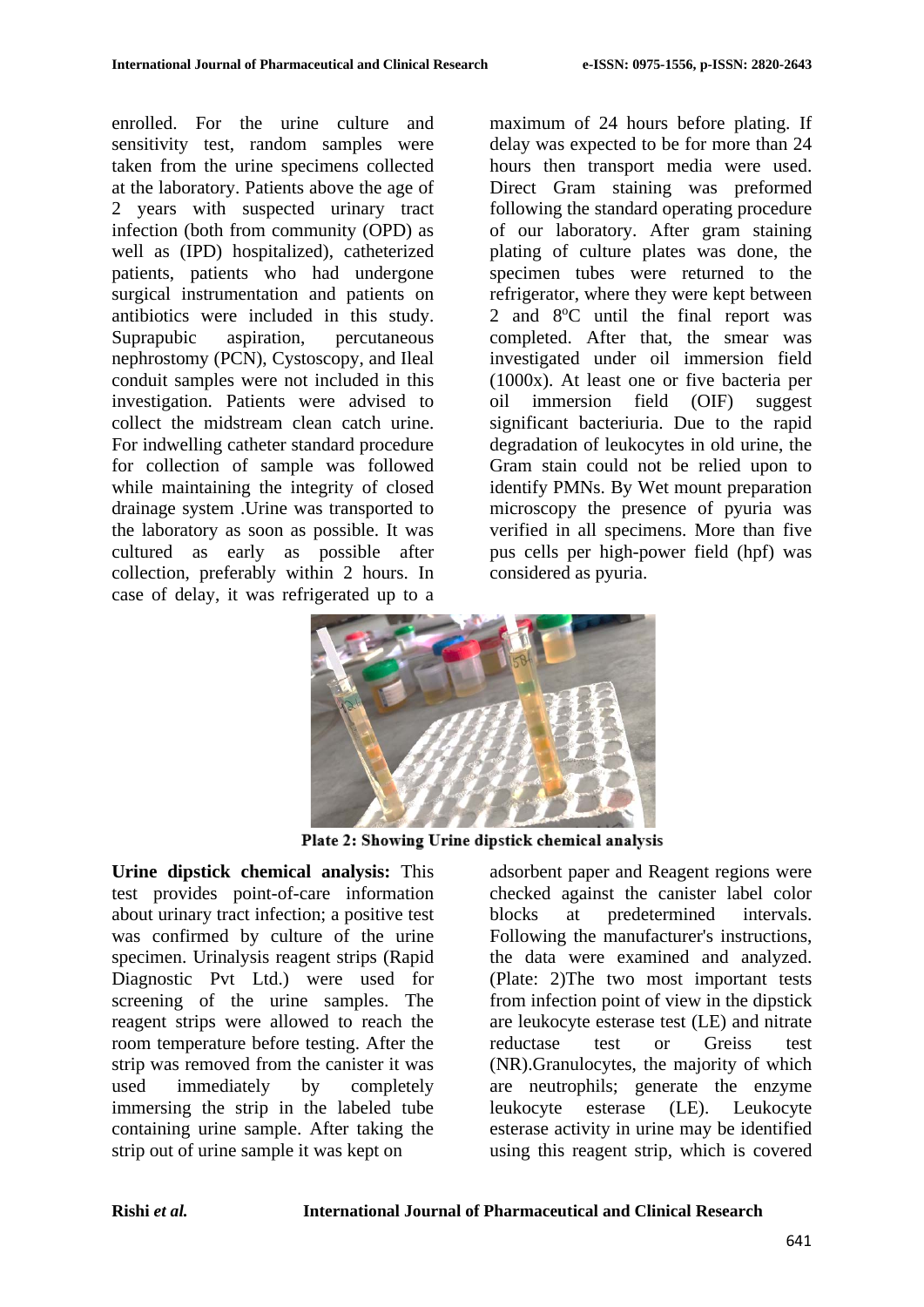with buffered indoxyl carboxylic acid ester and diazonium salt. Leucocytes esterase activity is detected even if the leucocytes are not viable. Since most of the organisms (family Enterobacteriaceae) causing UTI reduce nitrates to nitrites. (Plate: 4)



**Plate 4: Showing parameters of dipstick**

On the basis of growth quantity and purity, the outcomes of the culture were categorised. A cut off  $(10^5 \text{ cft/mL})$  was taken as significant above which the organisms is more likely to be a pathogens. A genuine urinary tract infection is more likely to arise over this threshold. the organism in higher number was sub cultivated for cultures that comprised two organisms, one in low

numbers (less than 100 colonies) and the other in high numbers (more than 100 colonies).If more than two organisms were isolated, then further processing was not done since this is highly likely to be a contaminant.Identification and antimicrobial susceptibility testing was done using conventional and vitek -2 automated identification system. **Results:**

|                 |          | <b>Culture</b>  |                 |              |            | <b>NPV</b> |
|-----------------|----------|-----------------|-----------------|--------------|------------|------------|
|                 |          | <b>Positive</b> | <b>Negative</b> | <b>Total</b> | <b>PPV</b> |            |
| LE              | Positive | 168             | 184             | 352          | 47.73%     | 91.07%     |
|                 | Negative | 40              | 408             | 448          |            |            |
|                 | Total    | 208             | 592             | 800          |            |            |
| Sensitivity 81% |          |                 |                 |              |            |            |
| Specificity 69% |          |                 |                 |              |            |            |

| Table 1: Leucocyte esterase test Versus Culture |  |  |  |  |  |
|-------------------------------------------------|--|--|--|--|--|
|-------------------------------------------------|--|--|--|--|--|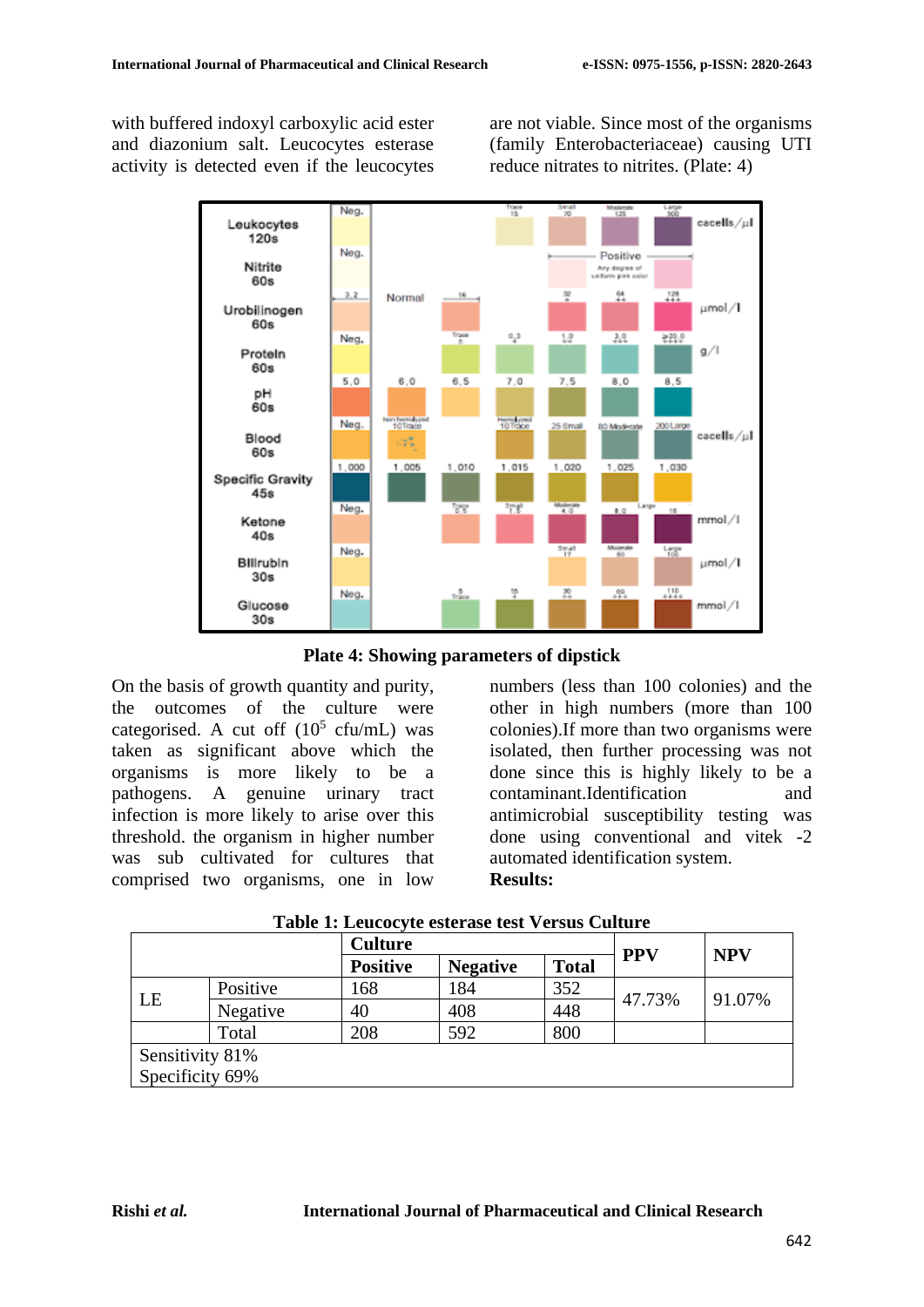|                 |          | <b>Culture</b>  |                 |              | <b>PPV</b> | <b>NPV</b> |
|-----------------|----------|-----------------|-----------------|--------------|------------|------------|
|                 |          | <b>Positive</b> | <b>Negative</b> | <b>Total</b> |            |            |
| <b>NT</b>       | Positive | 103             | 39              | 142          | 72.52%     | 84.04%     |
|                 | Negative | 105             | 553             | 658          |            |            |
|                 | Total    | 208             | 592             | 800          |            |            |
| Sensitivity 50% |          |                 |                 |              |            |            |
| Specificity 93% |          |                 |                 |              |            |            |

| <b>Table 2: Nitrate Test Versus Culture</b> |  |  |  |
|---------------------------------------------|--|--|--|
|---------------------------------------------|--|--|--|

### **Table 3: Leucocyte esterase + Nitrite Test Versus Culture**

|                 |          | <b>Culture</b>  |                 |              |            | <b>NPV</b> |  |
|-----------------|----------|-----------------|-----------------|--------------|------------|------------|--|
|                 |          | <b>Positive</b> | <b>Negative</b> | <b>Total</b> | <b>PPV</b> |            |  |
| LEU+N           | Positive | 169             | 20              | 189          | 89.42%     | 93.62%     |  |
| IT              | Negative | 39              | 572             | 611          |            |            |  |
|                 | Total    | 208             | 592             | 800          |            |            |  |
| Sensitivity 81% |          |                 |                 |              |            |            |  |
| Specificity 97% |          |                 |                 |              |            |            |  |



Fig. 1: Reliability of wet mount, gram staining, leucocyte esterase and Nitrite test in laboratory diagnosis of UTI.

### **Discussion:**

Urinary tract infection (UTI) may be diagnosed using urine culture; however this procedure is costly and timeconsuming. Using fast diagnostic tests at a hospital may be more efficient and costeffective. [15] . In current study leucocyte esterase test of dipstick showed sensitivity, specificity, positive predictive value, negative predictive value of 81%, 69%, 47.73%, 91.07% respectively. A similar study conducted by Little P et al [16] reported sensitivity, specificity, positive

#### **Rishi** *et al.* **International Journal of Pharmaceutical and Clinical Research**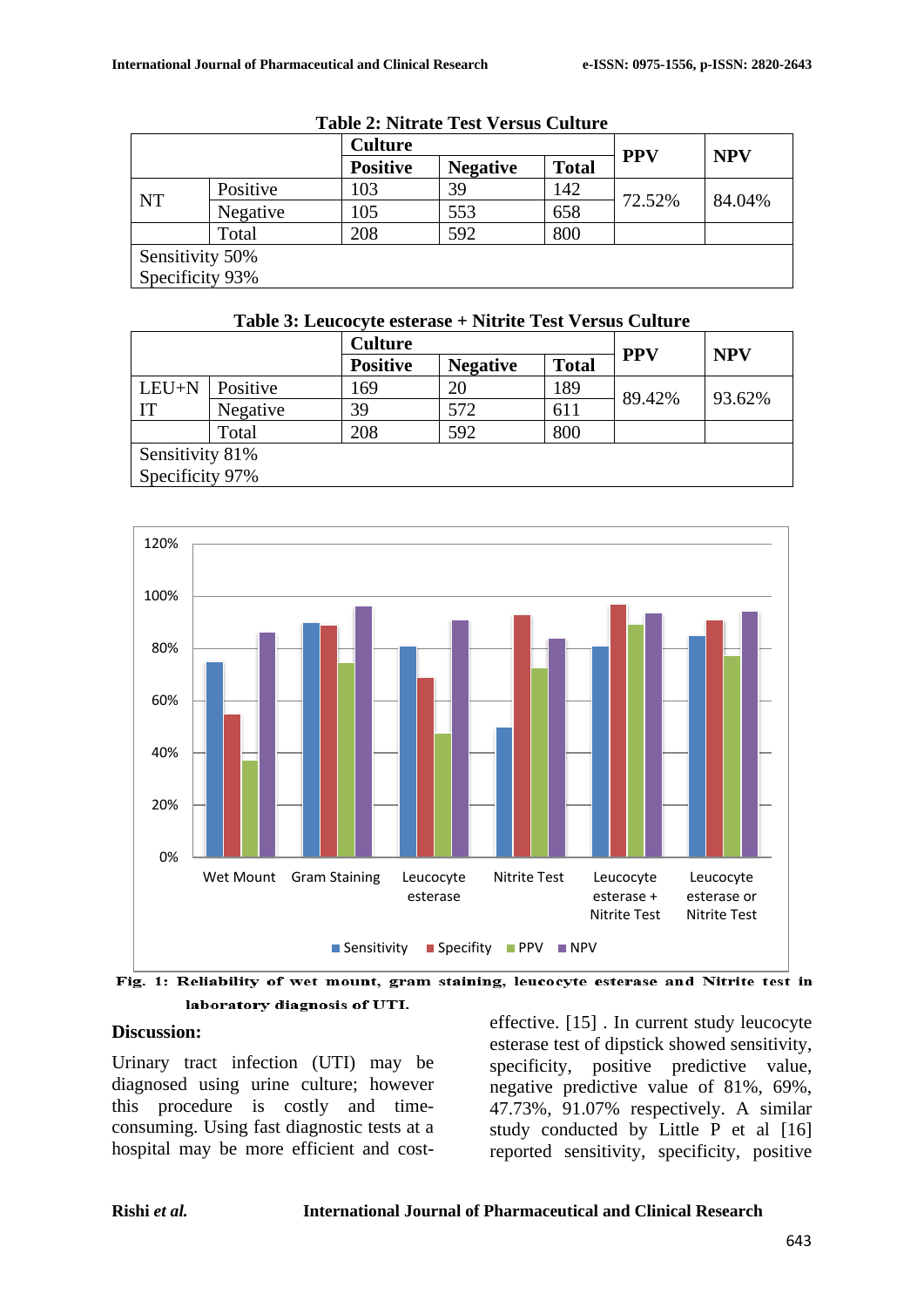predictive value, and negative predictive value of leucocyte esterase as 89%, 52%, 75% and 72% respectively, also Demilie et al [17] showed the sensitivity and specificity of leukocyte esterase as 50% and 89.1% for pregnant women with asymptomatic UTI (ASB) and 71.4% and 86.7% for symptomatic UTI respectively. Bellazreg F. et al [18] in their study reported leucocyte esterase 87% sensitive and 64% specific. In most of the studies leucocyte esterase test is found to have good sensitivity and higher negative predictive value and hence can be relied on in the diagnosis of urinary tract infection. Nitrite test was found to have 50% sensitivity, 93% specificity 75.52% positive predictive value, and 84.04% negative predictive value, which is in concordance to findings reported by May Mohamed Ali et al [19] who found that sensitivity for nitrite test was 39.3% while specificity and PPV were 87.6% and 74% respectively. In a similar study conducted by Subramanian R et al [20] they reported sensitivity of 36.6%, specificity 99.9%, positive predictive value 98.3%, negative predictive value 87.8% of nitrite test. [21] A study conducted by Evans PJ et al [22] reported nitrite test 83% sensitive and 100% specific. This difference in results may be because of different sample population or different brands of strips used. It may also be because of delay in processing of samples allowing colonizing bacteria to multiply, giving false positive results, or because of drug interference .false negative results of nitrite test can be seen if the causative organism inherently does not reduce nitrates (e.g., *Enterococcus* spp.) [11] . The sensitivity of leucocyte esterase test was higher than the nitrite test, which can be explained by the fact that a minimum of 4 hours is required for a pathogenic bacteria to reduce nitrate to nitrite which is unlikely to be positive in the random urine sample so the first morning voided specimen is an ideal specimen for nitrite test .specificity of leucocyte esterase was lower as compared to nitrite test because leucocyte esterase test (LE) test may be falsely positive due to contamination with squamous epithelial cells or due to effects of preservatives and  $determination$  $\frac{d}{dt}$ . In our study, both leucocyte esterase and nitrite test together showed sensitivity, specificity, positive predictive value, negative predictive value as 81%, 97% 89.42% and 93.62% respectively. Khanna et al [23] reported that combination of both leucocyte esterase and nitrite test had maximum sensitivity of 93.3% with maximum negative predictive value of 98% making reagent strip a good test to rule out UTI. A study conducted by Najeeb S et al [24] has shown that on combining these two dipstick tests sensitivity and specificity increased to 75.74% and 68.90% respectively. They concluded that dipstick tests for the detection of leukocyte esterase and nitrite in urine are sensitive and specific and can be used reliably for the detection of UTI in resource limited setup. Another study by Hiraoka et al [25] found the combined tests to have a sensitivity and negative predictive value of 100%.

The comparison of rapid tests and conventional culture in our study concluded that using the screening methods (dipstick tests) appears to be rational and cost effective approach towards diagnosing urinary tract infection and can be used reliably for the detection of UTI in resource limited setup. The strategy of the pre-screening of urine samples by rapid tests ensures a high diagnostic performance, potential cost savings and also reduces the laboratory workload considerably.

# **References:**

1. Tille, Patricia M. Infections of the Urinary Tract. Bailey and Scott's diagnostic microbiology. Fourteenth edition Churchill Livingstone Elsevier; 2017; p 987-998.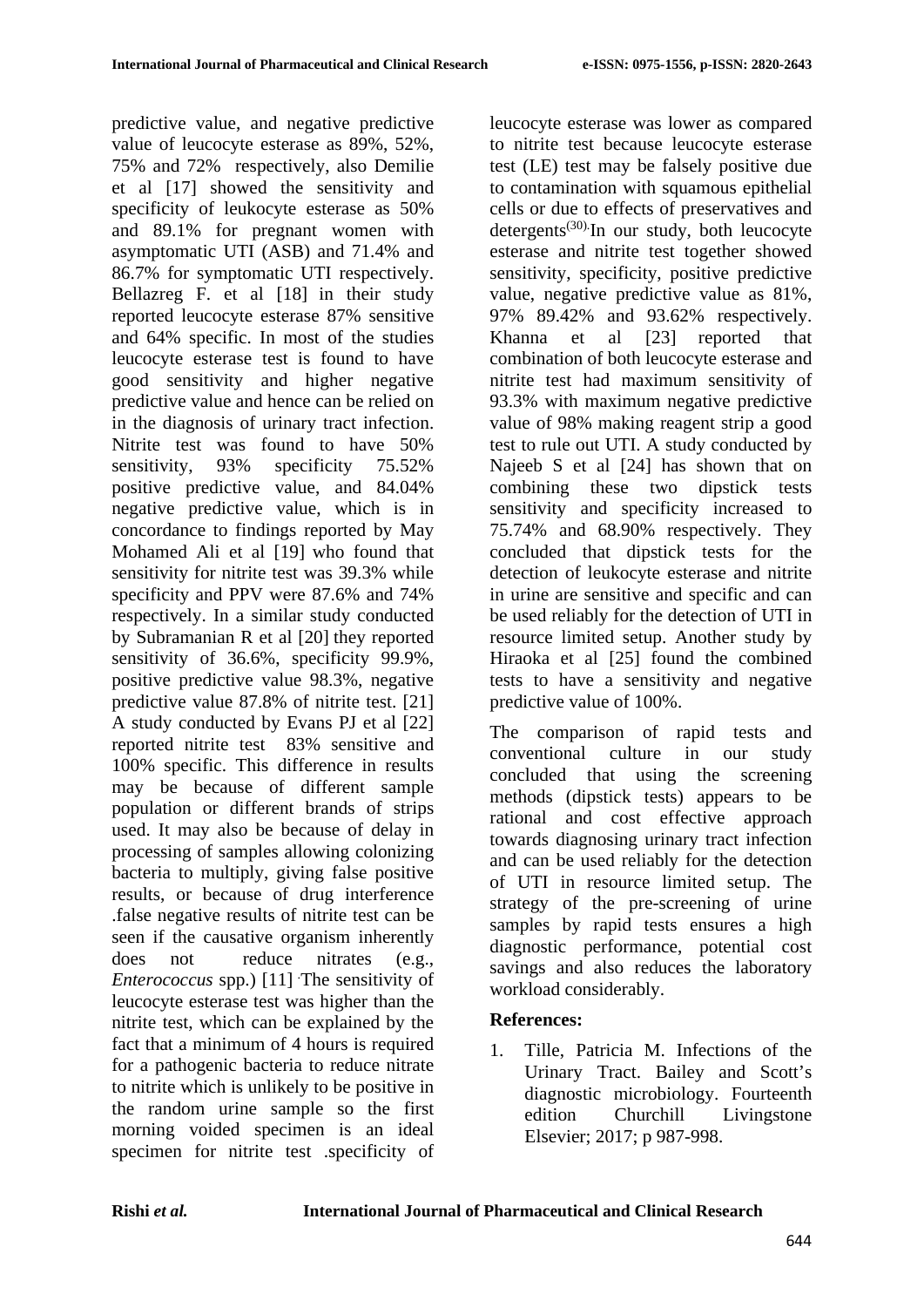- 2. Jack D. Sobel, Donald Kaye, Urinary tract infections. Gerald. Mandell John E. Bennett Raphael Dolin Mandell, Douglas and Bennett's Principle and Practice of Infectious diseases 8th edition. Churchill Livingstone Elsevier; 2010.p.886-913.
- 3. Kalpana Gupta, Barbara W. Trautner.Urinary Tract Infections, Pyelonephritis, and Prostatitis. Jameson, Fauci, Kasper, Hauser, Longo, loscalzo. Harrison's principles of internal medicine.  $20<sup>th</sup>$  edition. McGraw-Hill Education 2018: p 968- 976
- 4. [Anigilaje](https://www.ncbi.nlm.nih.gov/pubmed/?term=Anigilaje%20EA%5BAuthor%5D&cauthor=true&cauthor_uid=24319525) EA and [Adedoyin](https://www.ncbi.nlm.nih.gov/pubmed/?term=Adedoyin%20OT%5BAuthor%5D&cauthor=true&cauthor_uid=24319525) TO. Correlation between dipstick urinalysis and urine sediment microscopy in detecting haematuria among children with sickle cell anaemia in steady state in Ilorin, Nigeria. [Pan Afr](https://www.ncbi.nlm.nih.gov/pmc/articles/PMC3852513/) Med J. 2013; 15: 135
- 5. Taneja N, Chatterjee SS, Singh M, Sivapriya S, Sharma M, Sharma SK. Validity of Quantitative Unspun Urine Microscopy, Dipstick Test Leucocyte Esterase and Nitrite Tests in Rapidly Diagnosing Urinary Tract Infections. JAPI 2010; 58:485-87.
- 6. Polat C, Evliyaoglu O, Erkan REC, Başturk A, TugrulÇakır, Aslaner A et al. Comparison of urine microscopy and urine culture results of patients considered to have urinary tract infection. Am J Exp Clin Res. 2015; 2(3): 118-20
- 7. Betty AF, Sahm DF, Weissfeld AS. Bailey and Scott's Diagnostic Microbiology, 11th edition. Philadelphia, Mosby publications; 2004: 927-38.
- 8. Deville WLJM, Yzermans JC, van Duijin NP, Bezemer D, van derWindt DAWM, Bouter LM. The urine dip stick test useful to rule out infections. A meta-analysis of the accuracy. BMC Urology 2004; 4: 4-17.
- 9. Pavlou AK, Magan N, McNutty C, Jones J, Sharp D, Brown J. Useof an

electric nose system for diagnosis of urinary tract infections. Biosens Bioelectron 2002; 17: 893-99.

- 10. Coad S, Friedman B, Geoffrion R. Understanding urinalysis Expert Rev of Obstet Gynecol. 2012; 7(3): 269- 79.
- 11. Koneman EW, Allen SD, Janda WM, Schreckenberger PC,Winn WC Jr. Guidelines for the collection, transport, processing, analysis and reporting for cultures from specific specimen sources. In: Color Atlas and textbook of diagnostic Microbiology 7th edition lipincott Williams and Eilkins 2006; p 208-213
- 12. Robertson AW, Duff P. The nitrite and leukocyte esterase tests for the evaluation of asymptomatic bacteriuria in obstetric patients. ObstetGynecol1988; 71(6 Pt 1): 878- 81.
- 13. Panesar K. Urinalysis: A Guide for Pharmacists. 2009 Available at: [http://www.uspharmacist.com/continu](http://www.uspharmacist.com/continuing_education/ceviewtest/lessonid/106254/) [ing\\_education/ceviewtest/lessonid/10](http://www.uspharmacist.com/continuing_education/ceviewtest/lessonid/106254/) [6254/](http://www.uspharmacist.com/continuing_education/ceviewtest/lessonid/106254/)
- 14. Wilson ML,Gaido L. Laboratory diagnosis of urinary tract infections in adult patients. Clinical Infectious Diseases. 2004; 38(8): 1150-58.
- 15. [Whiting](https://www.ncbi.nlm.nih.gov/pubmed/?term=Whiting%20P%5BAuthor%5D&cauthor=true&cauthor_uid=15811182) P, [Westwood](https://www.ncbi.nlm.nih.gov/pubmed/?term=Westwood%20M%5BAuthor%5D&cauthor=true&cauthor_uid=15811182) M, [Watt](https://www.ncbi.nlm.nih.gov/pubmed/?term=Watt%20I%5BAuthor%5D&cauthor=true&cauthor_uid=15811182) I, [Cooper](https://www.ncbi.nlm.nih.gov/pubmed/?term=Cooper%20J%5BAuthor%5D&cauthor=true&cauthor_uid=15811182) J, and [Kleijnen](https://www.ncbi.nlm.nih.gov/pubmed/?term=Kleijnen%20J%5BAuthor%5D&cauthor=true&cauthor_uid=15811182) J. Rapid tests and urine sampling techniques for the diagnosis of urinary tract infection (UTI) in children under five years: a systematic review [BMC](https://www.ncbi.nlm.nih.gov/pmc/articles/PMC1084351/)  [Pediatr.](https://www.ncbi.nlm.nih.gov/pmc/articles/PMC1084351/) 2005; 5: 4.
- 16. Little P, Turner S, Rumsby K, et al.: Developing clinical rules to pre- dict urinary tract infection in primary care settings: sensitivity and specificity of near patient tests (dipsticks) and clinical scores. Br J Gen Pract 2006; 56: 606–12.
- 17. Demilie T et al.Diagnostic accuracy of rapid urine dipstick test to predict urinary tract infection among pregnant women in Felege Hiwot